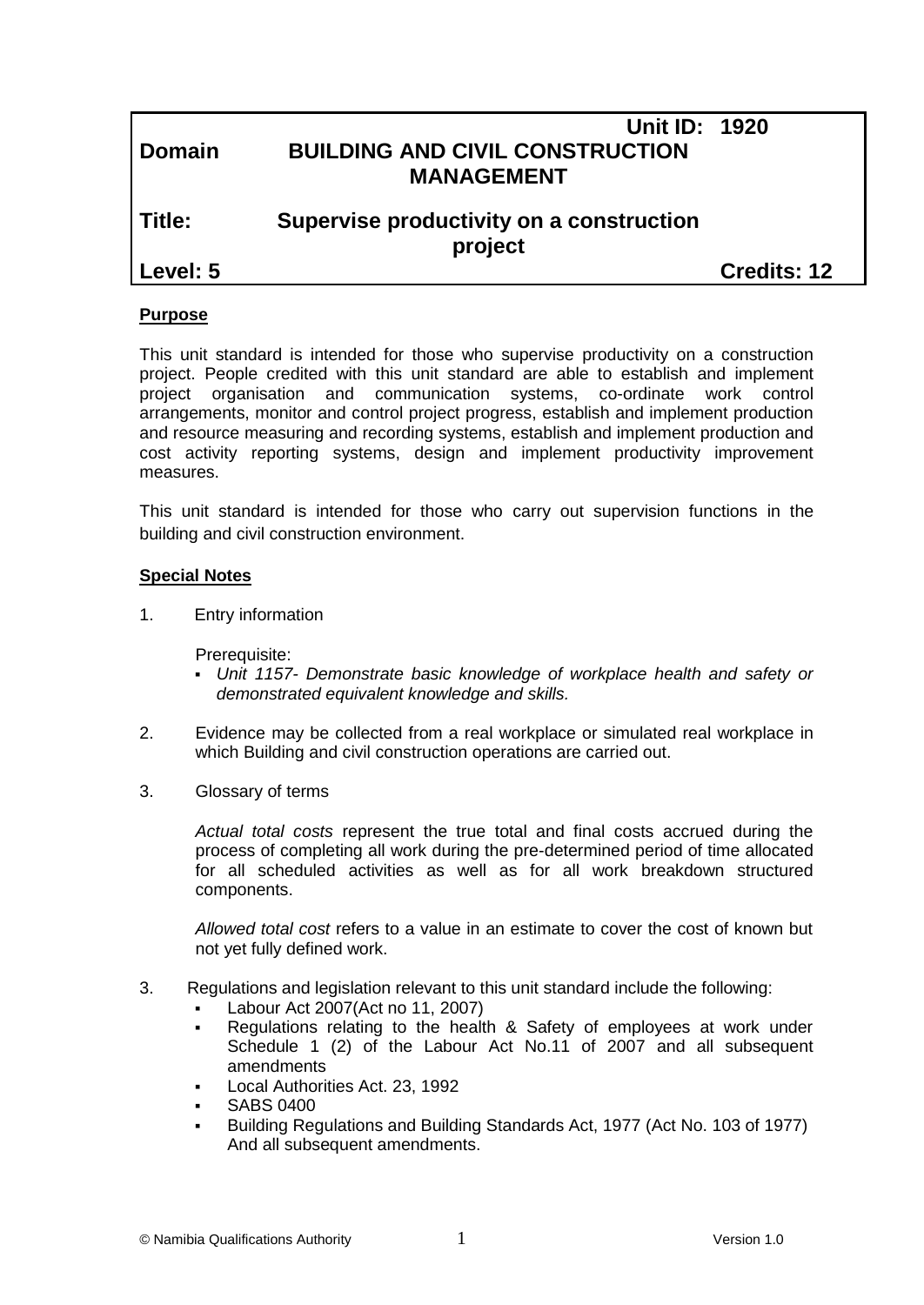# **Quality Assurance Requirements**

This unit standard and others within this subfield may be awarded by institutions which meet the accreditation requirements set by the Namibia Qualifications Authority and the Namibia Training Authority and which comply with the national assessment and moderation requirements. Details of specific accreditation requirements and the national assessment arrangements are available from the Namibia Qualifications Authority and the Namibia Training Authority on [www.nta.com.na.](http://www.nta.com.na/)

# **Elements and Performance Criteria**

## **Element 1: Establish and implement project organisation and communication systems.**

## **Range**

Project organisation and communication includes: site management, head office interface, contract administration and resource providers.

#### **Performance Criteria**

- 1.1 Project organisation and communication needs and systems are identified and implemented according to company procedures, client and project requirements.
- 1.2 Accurate information about individual roles and accountability within the project and organisational structure is clear and made available to all relevant parties.
- 1.3 Methods of communicating, reporting and recording information are implemented and monitored regularly for effectiveness.
- 1.4 Breakdowns in communication are identified, causes investigated and appropriate action taken to restore effective communication processes.

#### **Element 2: Co-ordinate work control arrangements**

#### **Performance criteria**

- 2.1 Supply of resources to site are monitored and recorded accurately according to company procedures.
- 2.2 Design and other information requirements are identified, requested and obtained timeously according to project requirements and the project plan.
- 2.3 Sufficient and appropriate resources are planned, procured and located to meet project outcomes and timescales.
- 2.4 Sub-contracts are managed according to contractual agreements.
- 2.5 Project plan and work methods are agreed with and communicated to interested parties timeously.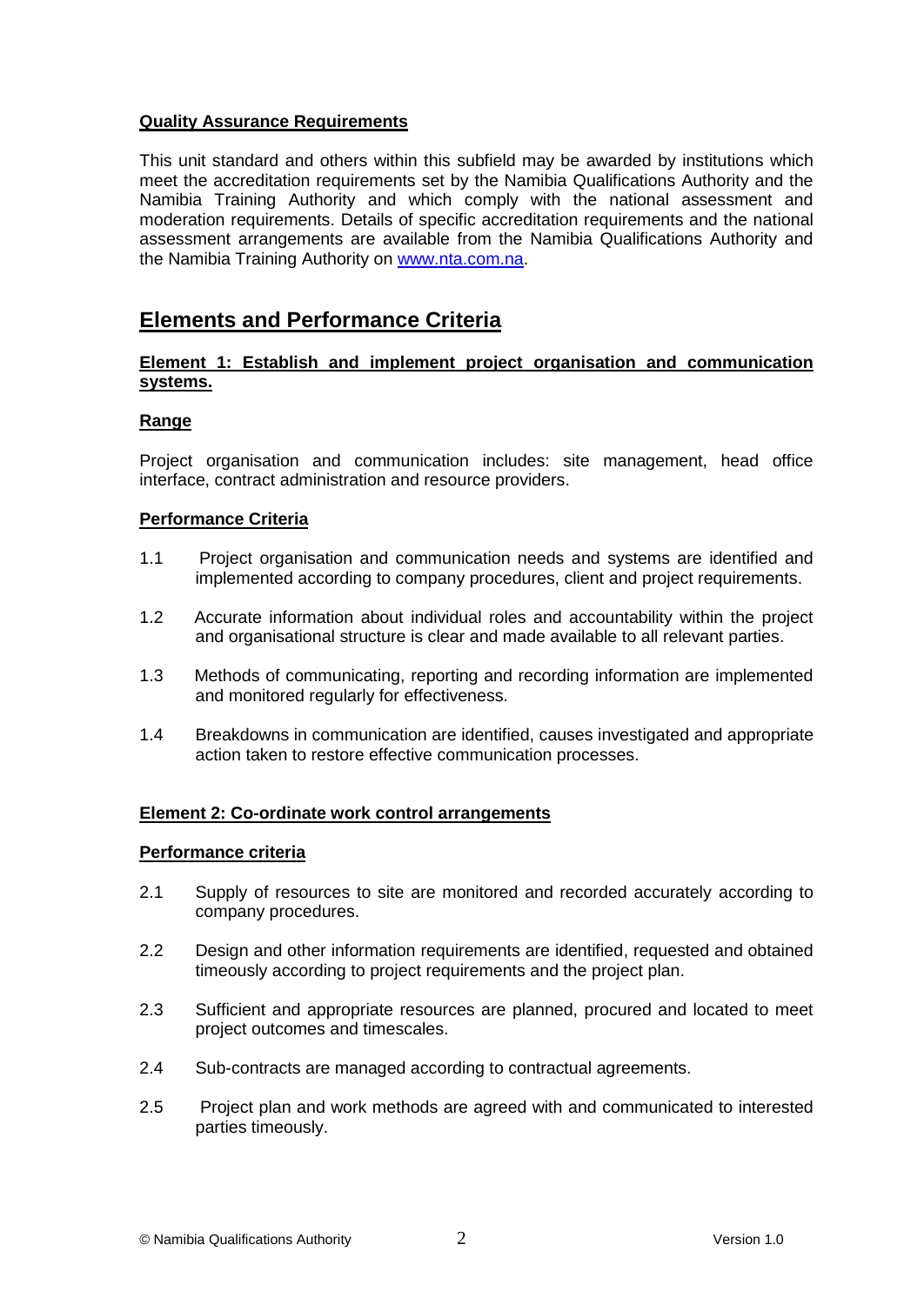# **Element 3: Monitor and control project progress**

#### **Performance criteria**

- 3.1 Systems to monitor and record progress against agreed programs are implemented and data is collected regularly and summarised accurately.
- 3.2 Incorrect resources are identified and appropriate action taken to replace according to project requirements.
- 3.3 Variances from planned progress are identified, investigated, and appropriate corrective action implemented.
- 3.4 Realistic actions, which are most likely to minimise cost, time and optimise progress, are discussed, agreed and implemented according to company procedures.
- 3.5 Actual and anticipated variances that could disrupt the plan are investigated and quantified accurately.

# **Element 4: Establish and implement production and resource measuring and recording systems.**

#### **Performance Criteria**

- 4.1 Activity' production outputs are measured and recorded.
- 4.2 Resources are allocated to the relevant activities.
- 4.3 Actual usage cost of resources are allocated.
- 4.4 Contract/project production and costing systems are in line with company systems and procedures.

# **Element 5: Establish and implement production and cost activity reporting systems.**

#### **Range**

Reporting systems include the design, implementation and use of variance reports

#### **Performance Criteria**

- 5.1 Information from activity report is utilized for decision making according to company procedures.
- 5.2 Actual total costs of resources are calculated.
- 5.3 Actual unit costs are calculated.
- 5.4 Allowed total cost is calculated from actual productions and tendered allowable unit costs.